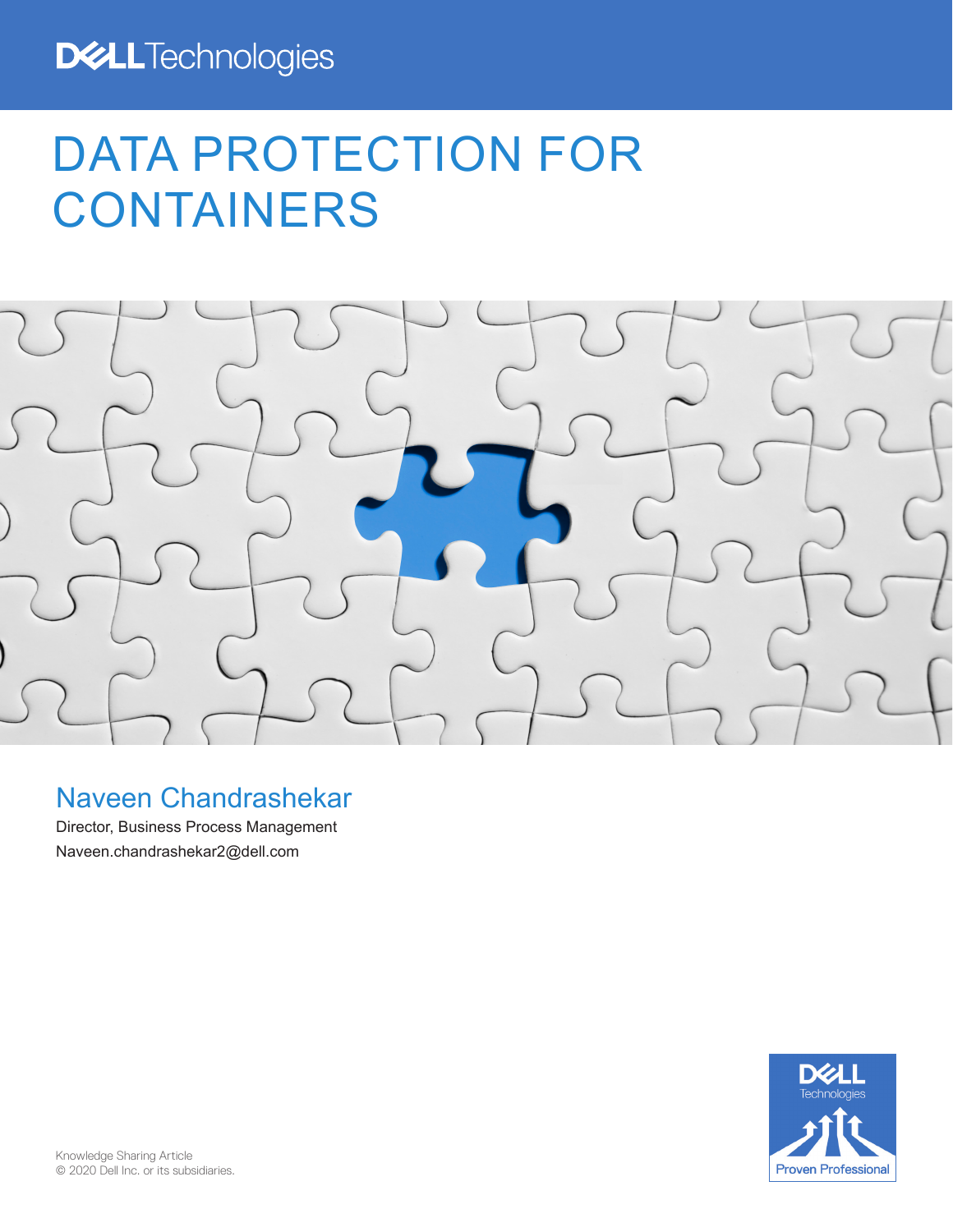

The Dell Technologies Proven Professional Certification program validates a wide range of skills and competencies across multiple technologies and products.

From Associate, entry-level courses to Expert-level, experience-based exams, all professionals in or looking to begin a career in IT benefit from industry-leading training and certification paths from one of the world's most trusted technology partners.

Proven Professional certifications include:

- Cloud
- Converged/Hyperconverged Infrastructure
- Data Protection
- Data Science
- **Networking**
- Security
- **Servers**
- **Storage**
- Enterprise Architect

Courses are offered to meet different learning styles and schedules, including self-paced On Demand, remotebased Virtual Instructor-Led and in-person Classrooms.

Whether you are an experienced IT professional or just getting started, Dell Technologies Proven Professional certifications are designed to clearly signal proficiency to colleagues and employers.

Learn more at www.dell.com/certification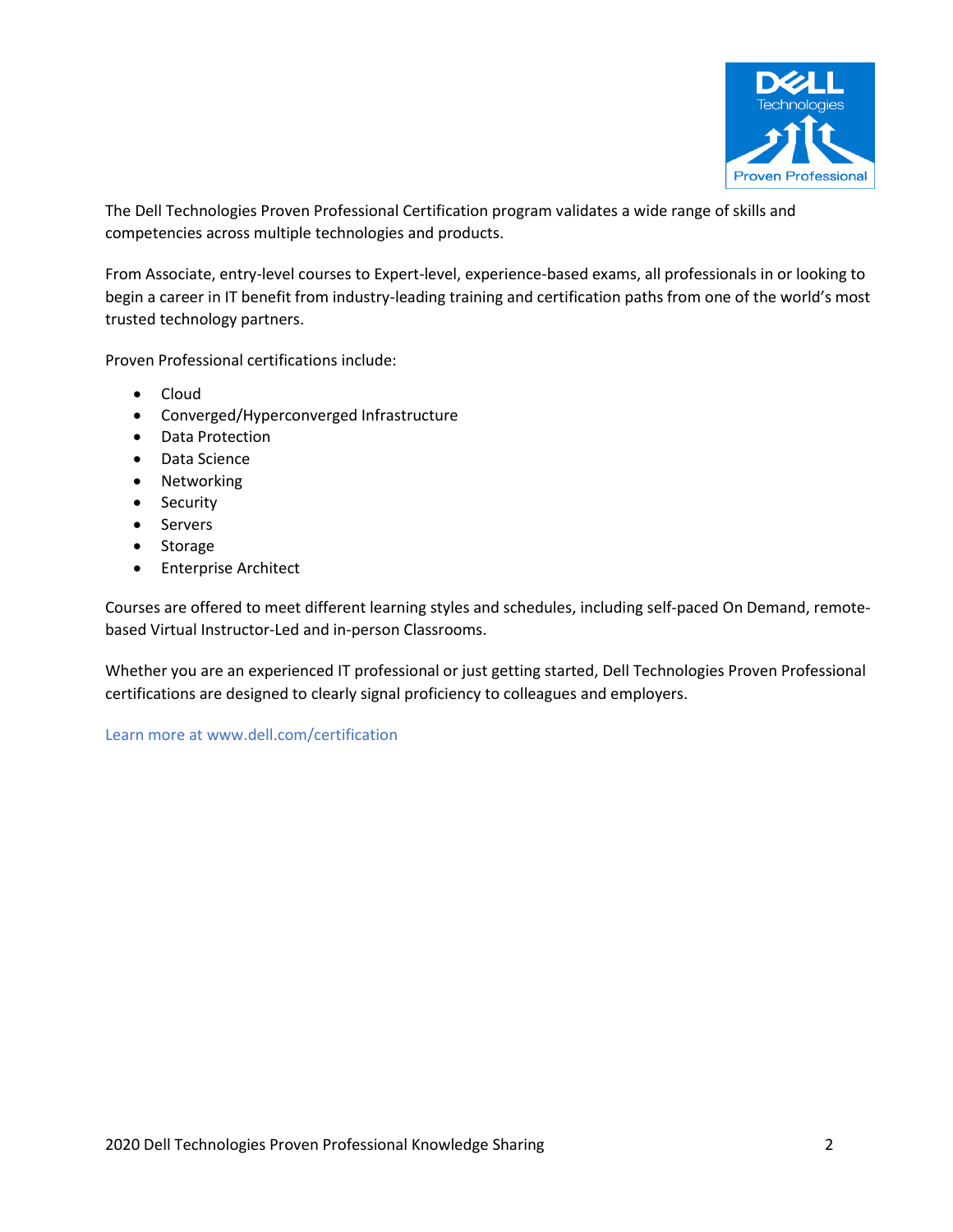# **Table of Contents**

Disclaimer: The views, processes or methodologies published in this article are those of the author. They do not necessarily reflect Dell Technologies' views, processes or methodologies.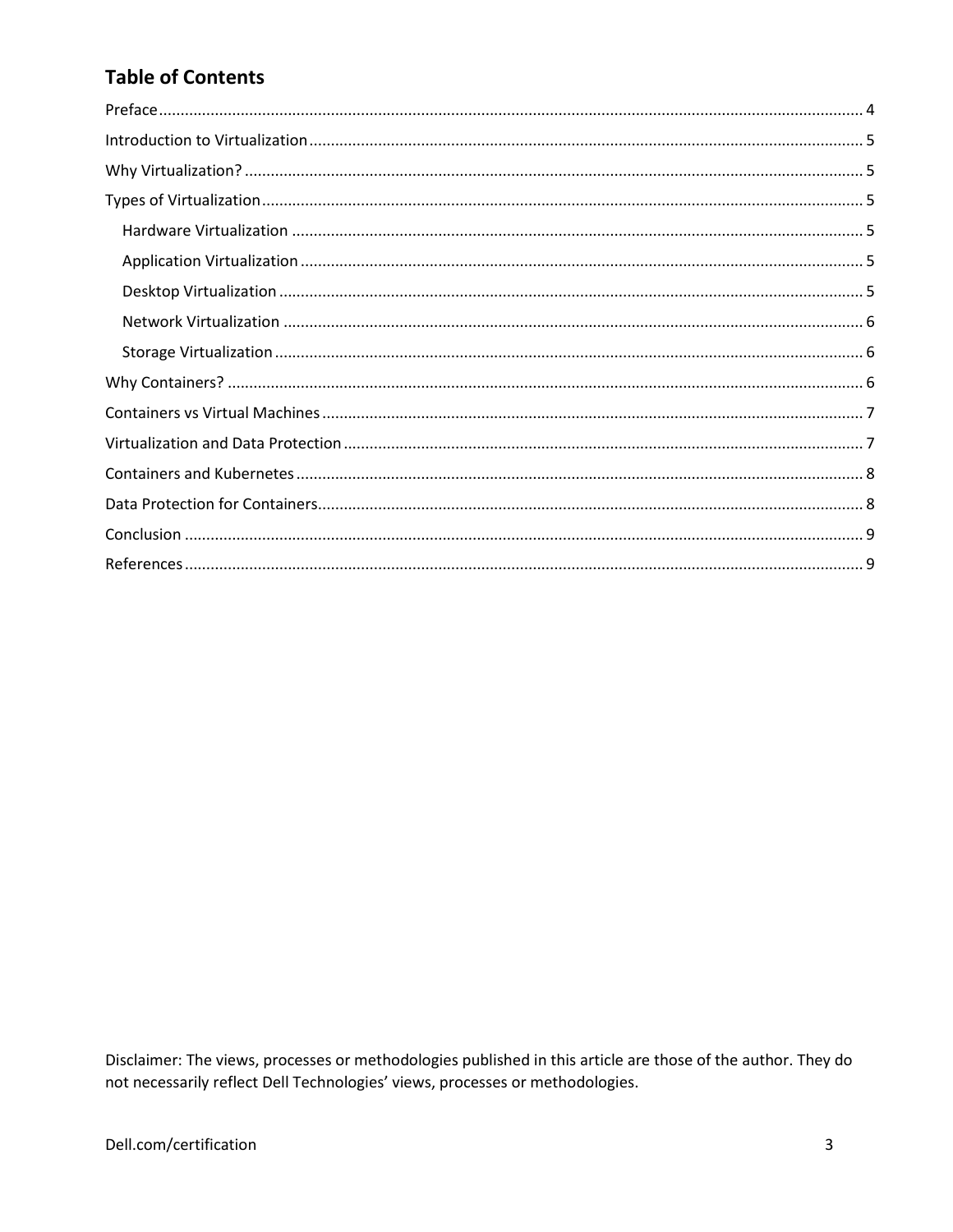# <span id="page-3-0"></span>**Preface**

We are moving quickly toward infrastructure transformation that is converged, software-defined and virtualized. This transformation spawned new technologies such as Docker and Kubernetes which run applications on stateless containers. Even with this rapid change in technology, there will be some unforeseen, random events would cause data loss or data unavailability.

Data Protection requirements are growing rapidly and every technology needs to be future-ready. Today, while data protection is largely done in the traditional way with a backup server and backup storage, software-defined solutions are emerging, wherein data is protected in both the virtualized environment, as well as in the cloud.

Thus, one should have very good backup and disaster recovery plans to protect the containers from disasters.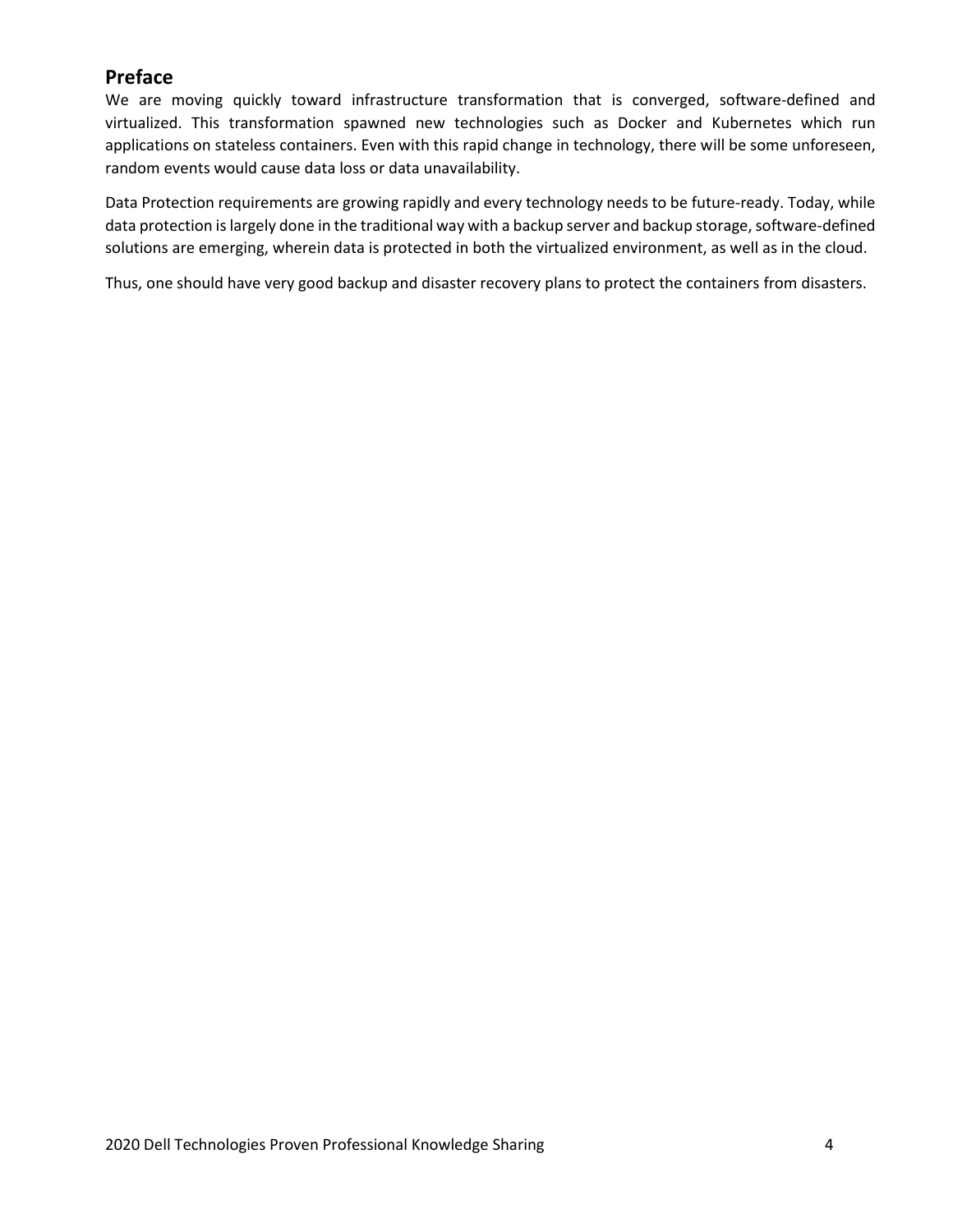# <span id="page-4-0"></span>**Introduction to Virtualization**

Today's IT runs on virtualization. However, due to server limitations, resources are not able to fully utilize each of the servers causing them to operate at a fraction of their volume. This leads to increased cost, ineffective management and monitoring, and protecting the data from these physical servers.

Virtualizing these servers enables shared server resources from a single server to run multiple Operating Systems and multiple Applications.



**Figure1: Traditional vs Virtualization**

# <span id="page-4-1"></span>**Why Virtualization?**

Virtualization helps to increase flexibility and scalability, efficiently manage infrastructure, and significantly reduce cost.

Additional benefits include:

- Reduced investment and operating costs.
- Minimized interruption.
- Increased IT productivity, efficiency, agility and responsiveness.

# <span id="page-4-2"></span>**Types of Virtualization**

Below are some of the most common virtualization types and how they help today's businesses.

## <span id="page-4-3"></span>**Hardware Virtualization**

The most common type of virtualization today, hardware virtualization is made possible by a virtual machine (VM) manager **–** the "hypervisor". The hypervisor creates virtual versions of computers and operating systems and consolidates them into one large physical server so that all the hardware resources can be utilized more efficiently. It also enables users to run different operating systems on the same machine simultaneously.

## <span id="page-4-4"></span>**Application Virtualization**

This is a process where applications are virtualized and delivered from a server to the end user's device, such as laptops, smartphones, and tablets. So instead of logging into their computers at work, users will be able to gain access to the application directly from their device, provided an Internet connection is available. This is particularly popular for businesses that require use of their applications on the go.

## <span id="page-4-5"></span>**Desktop Virtualization**

Like the application virtualization mentioned above, desktop virtualization separates the desktop environment from the physical device, configured as a "virtual desktop infrastructure" (VDI). A big advantages of desktop virtualization is that users can access all their personal files and applications on any PC, meaning they can work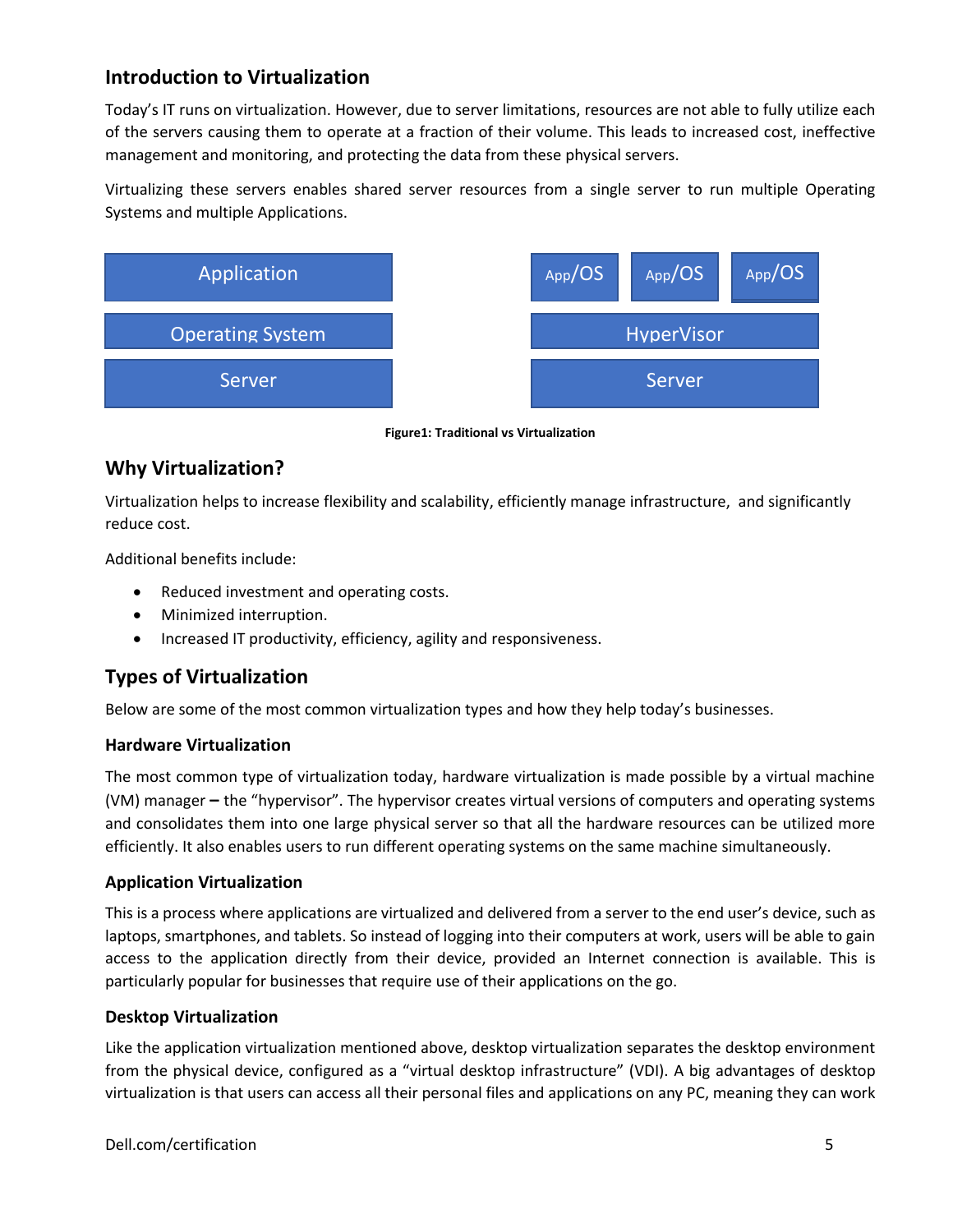from anywhere without the need to bring their work computer. It also lowers the cost of software licensing and updates. Maintenance and patch management are simple, since all the virtual desktops are hosted at the same location.

#### <span id="page-5-0"></span>**Network Virtualization**

Network virtualization combines all physical networking equipment into a single, software-based resource. It also divides available bandwidth into multiple, independent channels, each of which can be assigned to servers and devices in real time. Businesses that would benefit from network virtualization are those that always have many users and need to keep their systems up and running. With the distributed channels, your network speed will increase dramatically, enabling services and applications to be delivered faster than ever before.

#### <span id="page-5-1"></span>**Storage Virtualization**

This type of virtualization is very easy and cost-effective to implement, since it involves compiling your physical hard drives into a single cluster. Storage virtualization is handy when it comes to planning for disaster recovery, since the data stored on your virtual storage can be replicated and transferred to another location. By consolidating your storage into a centralized system, you can eliminate the hassles and costs of managing multiple storage devices.

Now let's explore a different virtualization technology – containers.

Containers are not a new technology or advancement of Virtualization; it was there already present in UNIX and then in LINUX, which were part of process isolation.

## <span id="page-5-2"></span>**Why Containers?**

Imagine needing multiple versions of applications for testing or production. You would need multiple Virtual Machines which are running multiple iterations of applications with necessary binaries and libraries. This would be challenging as moving around large amounts of data limits VM mobility.

The Containers will run on the same base operating system with abstraction at the application layer that packages app version and dependencies together. Multiple containers can run on the same machine and share the Operating System Kernel with other containers. Each container will be running as an isolated process in the User Space.

Containers take up less space than Virtual Machines, which take up to tens of GB; containers take typically tens of MBs in size and handle multiple applications.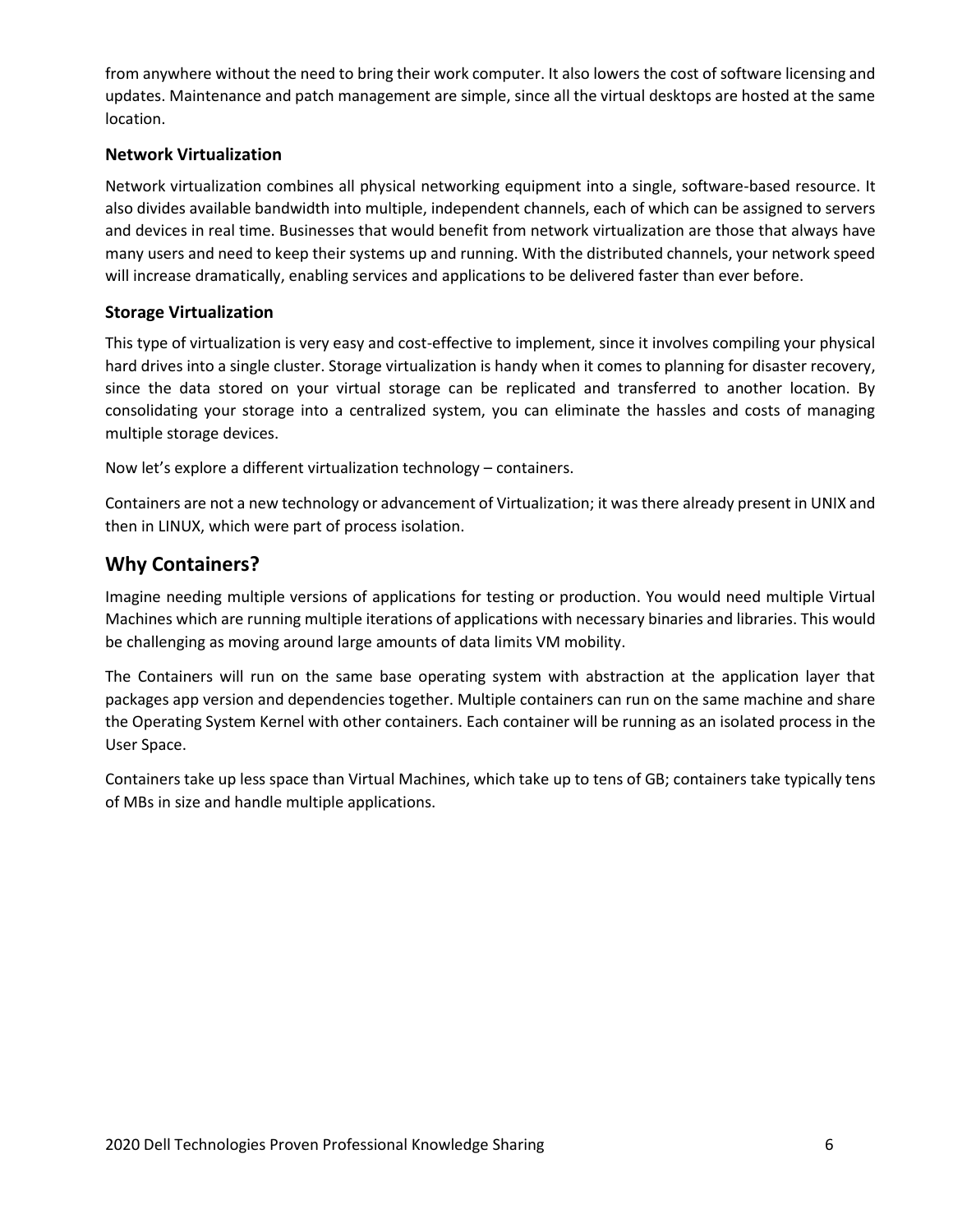# <span id="page-6-0"></span>**Containers vs Virtual Machines**

**Containers** 

- Shared Operating System
- Small Image Footprint in MBs
- Quick Start times
- **Stateless**
- Easily transportable

Virtual Machines

- Separate Operating System
- Large Image Footprint in GBs
- Full Boots
- Stateful
- Not easily portable, requires exports/conversions/etc.



**Figure 2: Container vs Virtual Machines**

## <span id="page-6-1"></span>**Virtualization and Data Protection**

Data is growing rapidly and exponentially and organizations are expected to store more data at less cost. Data availability is key; instant access of data from anywhere at any time is expected and should be possible. The data should be protected at any cost, as the environment is mostly data driven and each data is important.

Innovative business continuity software for virtual environments eases backup of virtual servers by adding software between hardware and OS.

The basic backup works by using the native snapshot and cloning technologies built into native hypervisor. The flexibility of virtualization is that it helps encapsulate the OS, applications, accelerating backup and restore operations. The entire encapsulated image can be backed up or restored, or only specific files can be backed up and restored.

This helps us in disaster recovery planning, which results in faster RTO and RPO. Organizations must spend more money in traditional environments to realize tighter RPO and RTO. Meanwhile, a virtual environment helps organizations perform testing and managing servers remotely and enables disaster recovery with minimal impact to the operations at affordable cost.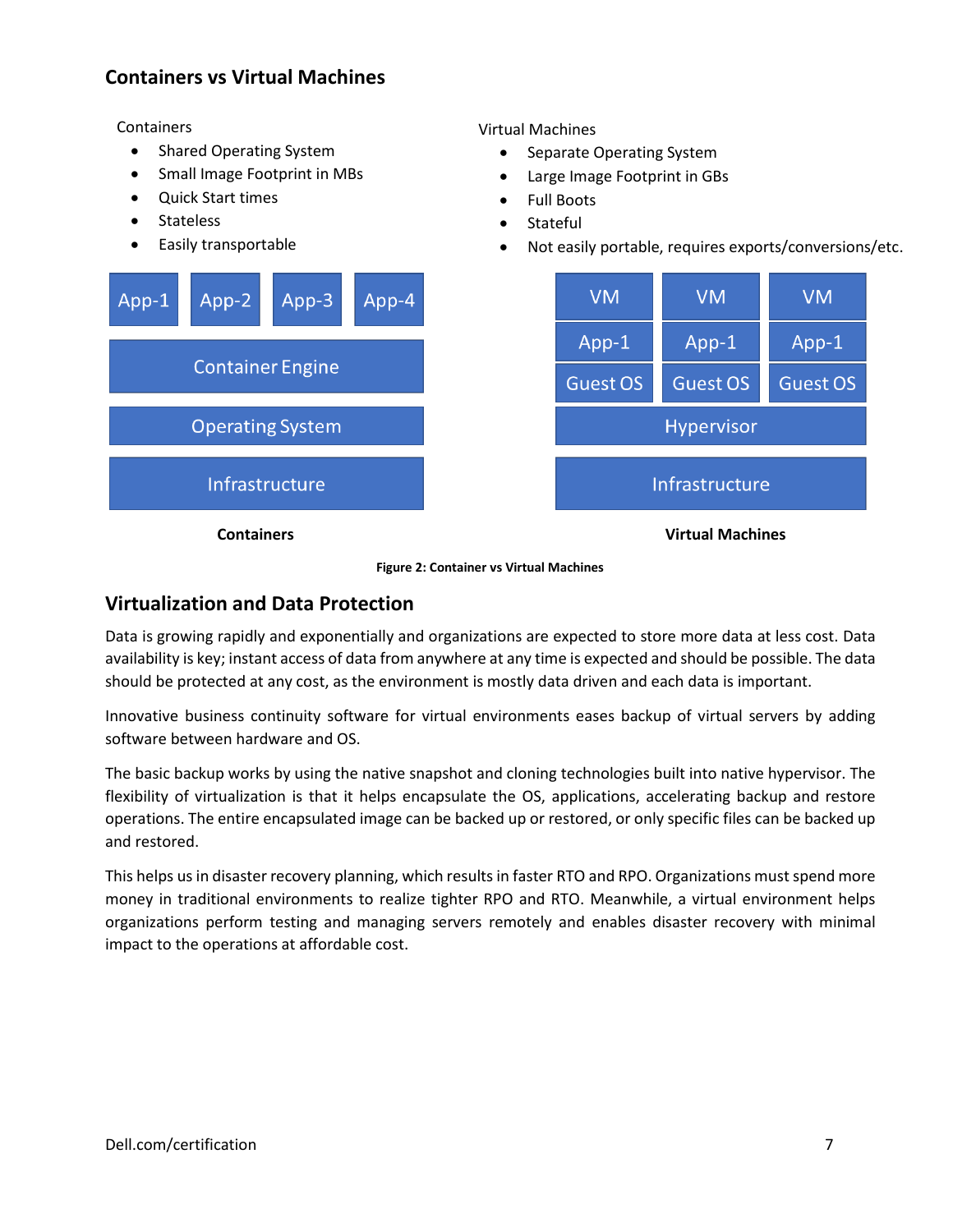# <span id="page-7-0"></span>**Containers and Kubernetes**

Kubernetes will be used to manage and monitor Containers. Containers and Kubernetes gained popularity since Google released it to the open-source community half a decade ago.

"58 percent of developers report that their businesses are presently using containers or plan to use containers in the next 12 months." Forrester. "Forrester Analytics Global Business Technographics Developer Survey," 2018.

"90 percent of all applications will feature microservices architectures by 2022". IDC. "IDC FutureScape: Worldwide IT Industry 2019 Predictions," October 2018.

"71 percent of more than 200 enterprise decision makers surveyed indicated they were using Kubernetes to manage their container infrastructure". 451 Research. "Hybrid Cloud Drives Growing Container Production Use and Disruption, May 2017

So, to provision, automate or scale out Containers we would need an orchestrator to help manage containers. Orchestration tools expand container functionality, helping to manage multiple containers with scheduling, cluster management and resource provisioning.

Kubernetes – the most widely used orchestration platform – provides:

- Service discovery and load balancing
- Storage orchestration
- Automated rollouts and rollbacks
- Automatic bin packing
- Self-healing
- Secret and configuration management

## <span id="page-7-1"></span>**Data Protection for Containers**

Containers are good at running multiple applications with less overhead than virtual machines. But what about protecting the data on containers? Do containers need data protection and management? The response is yes indeed; Containers needs to be protected.

But typically, a container does not have to have its running state protected, as most of the containers are stateless. Since High Availability is built into every part of the container infrastructure, containers are always spawned and killed as needed.

Many confuse High Availability and Disaster Recovery. The reason for backup would be cluster, container nodes and associated persistent storage.

There are several types of container backup such as mounting, plug-ins, traditional backup applications, volumes and scripting.

The 3-2-1 backup rule still applies to Containers as well. Hence, the data will be safe in almost any scenario. The rule is to keep at least three (3) Copies of data, store two (2) backup copies on different storage media and one (1) of them located offsite.

For Containers running database, store database outside of the container and store the database in the container volume, which would give crash-consistence backup. However, for application consistence backup, we must quiesce the database and take a snapshot.